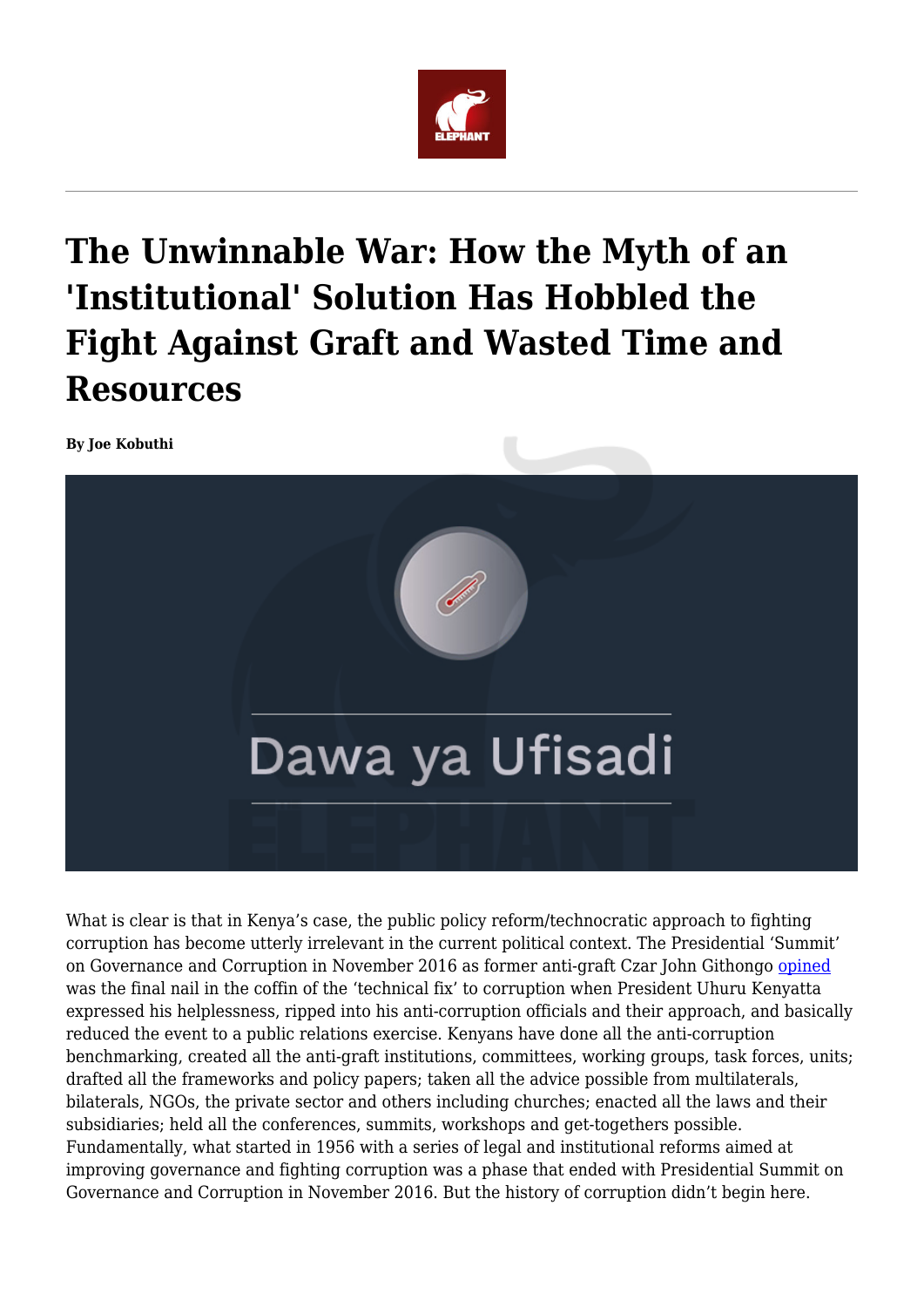In 1888, the Imperial British East Africa Company (IBEACo) claimed Kenya as one of its territories. That arrangement continued until 1895 when the territory reverted to the British as the East African Protectorate encompassing areas deemed "waste and unoccupied" that did not have a settled form of government. In the early 1900s, Europeans began to stream into the country at the invitation of the colonial government and were allocated the most fertile land upcountry in areas where for generations Africans had farmed, grazed animals, and practised their customs freely. The consequence was that the indigenous people were driven to low-density areas unsuitable for agriculture with low rainfall, poor soil, and absence of pasture. Those who didn't find a place to settle became squatters in white farms or worked as labourers for Asian merchants. The expropriation of African land by Europeans was done fraudulently and represented one of the first acts of land grabbing and looting by the colonial regime in Kenya. They just grabbed African farms without much effort to hide their activities. Until then, the African lands were secured by the Protectorate.

Regulations of 1897 forbade any alienation of land regularly used by Africans unless the colonial administration was satisfied the land was no longer regularly used and that Africans would not be adversely affected. That changed with the Crown Lands Ordinance of 1902 which gave the government jurisdiction over all lands subject to the right of occupation by Africans. From that time, African ownership of land was not recognized; only occupation and use of it were permitted.

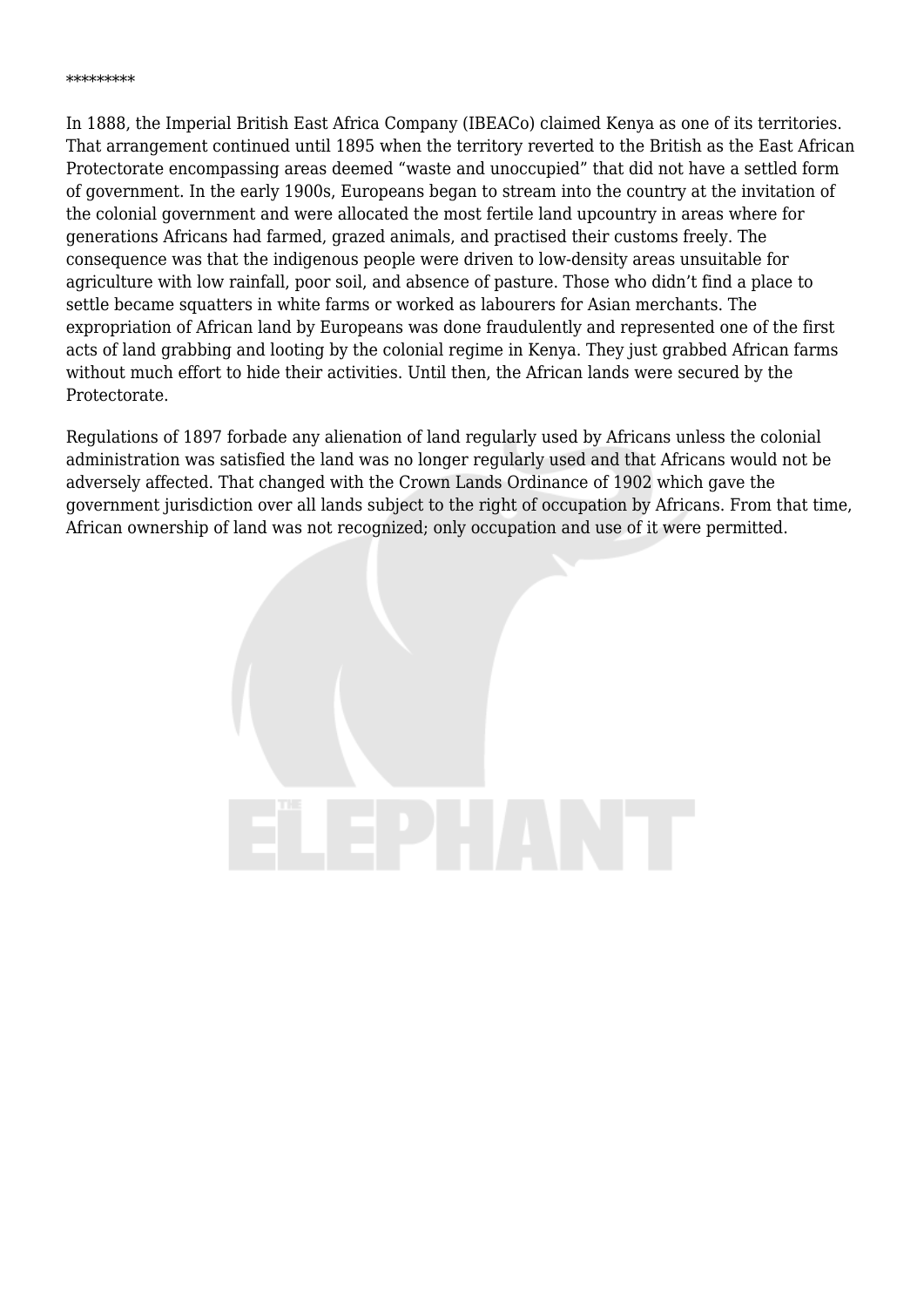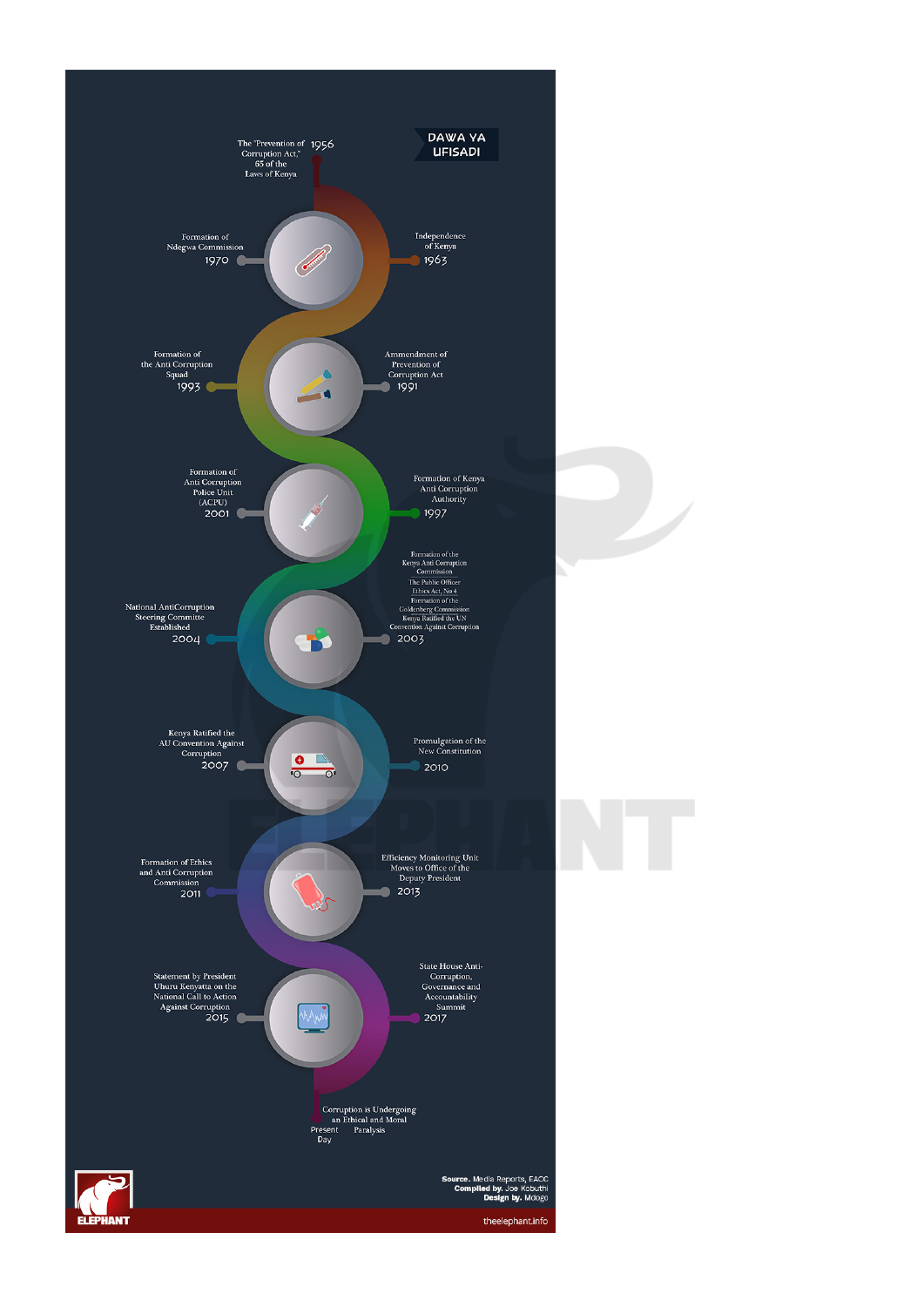## Dawa ya Ufisadi

## \*\*\*\*\*\*\*

In 1915, another [Crown Land Ordinance](https://www.amazon.com/Kenya-Looters-Grabbers-Corruption-1963-2017-ebook/dp/B07BTZWRCH) was passed giving whites 999- year leases. It also transferred all lands formerly occupied by Africans to the control of the governor, and barred European landowners from employing non-white managers or supervisors to be in-charge of their holdings. The Ordinance also created African reserves to be located away from white settlements. As the whites entrenched themselves, more land laws were passed to govern different parts of the country making the Land Law in Kenya one of the most complicated land systems in the world. After World War II, the British government heightened the process of settling former servicemen by grabbing more land. Overall, 1% of the white population occupied 16,500 square miles of land.

At that time, [crown or public land comprised](https://www.amazon.com/Kenya-Looters-Grabbers-Corruption-1963-2017-ebook/dp/B07BTZWRCH) 76.97% of Kenya. It included everything from forests to lakes and rivers. However, 70% of it was in the dry Northern Frontier Province, inhabited mainly by Somali ethnic groups. Of the total land area, only 1.9% was put to agricultural use at the time and almost all of it by white settlers. Thus, while each of the majority Africans occupied one or two acres on average, whites were sitting on 160 acres each per person.

## \*\*\*\*\*\*\*\*\*\*\*

In 1935, Archdeacon Eric Burns, a British member of the Kenya Legislative Council (LegCo), complained that chiefs were forcing widows exempted from taxes into paying them a bribe so that the widows could retain their exemptions; and that animals sold in distress for non-payment of tax were undervalued and purchased by the chiefs and their henchmen. The evil of corruption and bribery got worse when colonialists enacted the Chief's Act in 1937 giving the officials a wider latitude of powers, including maintaining law and order, collecting taxes to help sustain the luxurious lifestyles of whites, overseeing agricultural activities in their areas, and mediating disputes. To meet their financial needs, chiefs habitually confiscated livestock from tax defaulters to swell their herds, and accumulated land that really belonged to other people." It was routine for chiefs to raid a village and demand surrender of personal property under threats of arrest. They collected hut and poll taxes and retained part of the money. The more levy they collected the more money went into the Exchequer and into their pockets. During colonial times, chiefs commanded respect and trepidation from locals in equal measures. Chiefs exerted themselves to please the authorities, often taking actions that turned out to be abuse of peoples' rights. They sometimes beat and tortured innocent villagers to demonstrate their commitment to duty and loyalty to their masters. As the government's "eyes" on the ground, chiefs frequently held *barazas* to explain colonial plans and policies, and were spokespeople and translators for white administration officials.

## \*\*\*\*\*\*\*

The biggest known case of public corruption in Colonial Kenya involved the construction of the Mbotela and Ofafa housing estates on the east part of Nairobi in the 1950s. According to Joe Khamisi in his seminal work *Kenya: Looters and Grabbers: 54 Years of Corruption and Plunder by the Elite*, the project was intended to ease accommodation problems created by mass movements of people from the rural areas in search of jobs in the city, as well as the return of African soldiers from World War II. Thirteen thousand bed spaces per year were scheduled to be built over a period of five years at a cost of GBP.2 million (KES.273 million), which was to come as a grant from the Colonial Development Corporation (CDC). In those years, construction work was dominated by big European and Asian owned firms though many small "one-job-at-a-time operations" also existed. Those nondescript companies were prepared to take any job even though they didn't have proper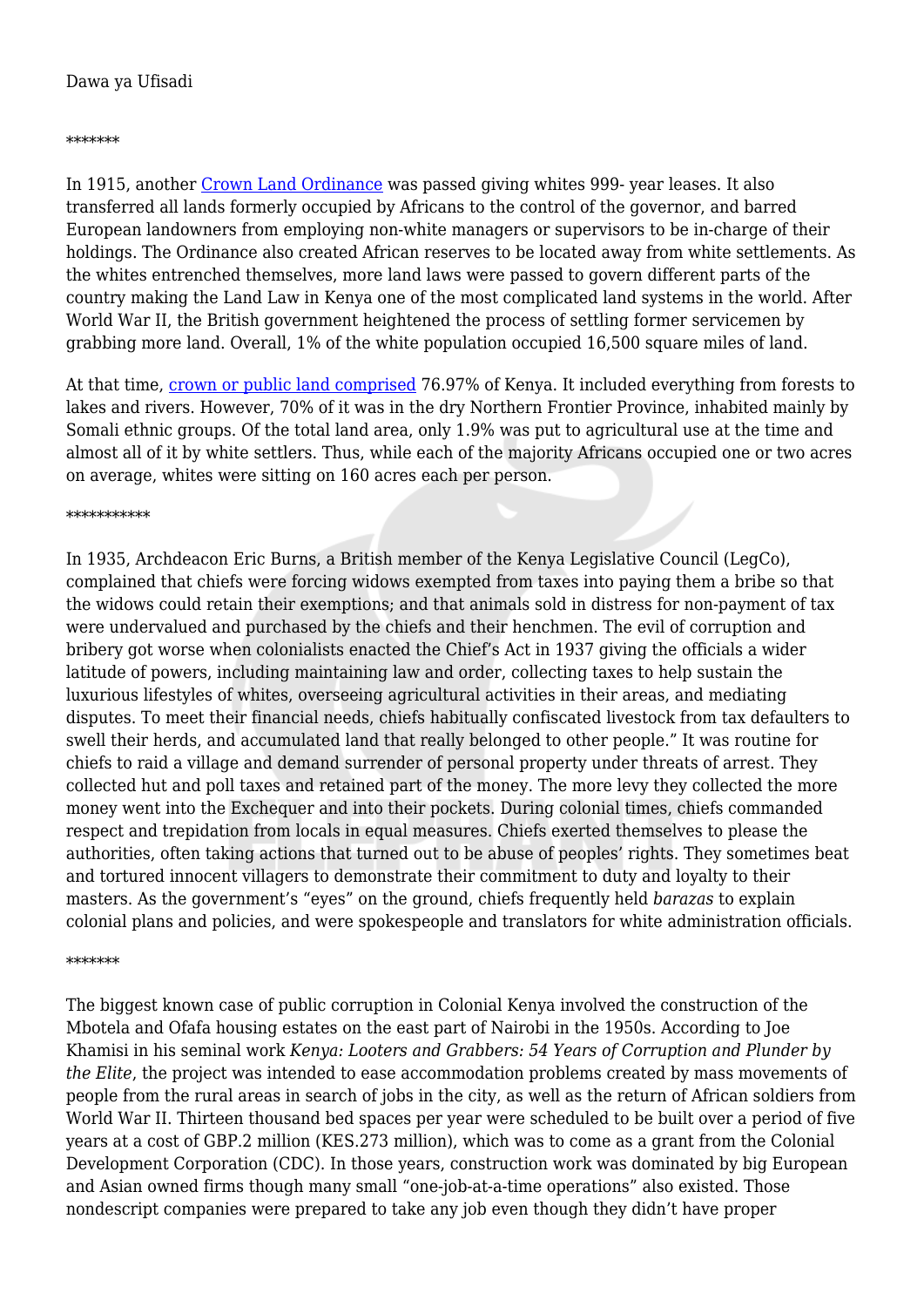equipment and relied on cheap unskilled labor. Soon after tendering for the housing project was done and contracts awarded, news went around alleging corrupt practices in the selection process. The Criminal Investigation Department (CID) was called in to investigate. When news reached London, the British government appointed Sir Alan Rose a well-known lawyer to head a three-man commission with a brief to "examine accusations of corruption and malpractices in every aspect of the affairs of the Nairobi City Council.

A long list of [contraventions](https://www.amazon.com/Kenya-Looters-Grabbers-Corruption-1963-2017-ebook/dp/B07BTZWRCH) of building specifications was provided, including "shallow excavation of footings, under-strength concreting in floors and lintels, substandard joinery, the use of cheaper, weaker materials throughout, and generally poor standards of workmanship" - all of which had apparently been approved by council officers in exchange for kickbacks. One of several officials implicated in the debacle was the city engineer Harold Whipp. Before the council made the decision to sack him, Whipp committed suicide and his body was found on a railway line. The Commission also unearthed several other cases of misconduct in the council including some in the fire brigade and the city market. The Mayor, Israel Somen, and his deputy, Dobbs Johnson, were cited for corrupt practices. The two survived the scandal and Somen was, after independence, appointed by Tel Aviv as the Israel ambassador to Kenya. The Rose Commission concluded that bribery and corruption were "by no means uncommon" among city office holders at 'all levels and in all departments'; that the scale of cash inducements involved to secure services or preference from the council was often significant; and that such behavior was accepted as the norm and widely tolerated. So, it wasn't just African home guards and chiefs who engaged in bribery and extortion in colonial Kenya.

Europeans were as guilty of corruption and malpractice in colonial Nairobi as anyone else, and Africans at the bottom of the colonial racial hierarchy were most often its victim. To stymie the growing trend of corruption in government, the LegCo (Legislative Council) enacted the Prevention of Corruption Act (Cap 65) in 1956, setting out jail terms for any public servant who solicited, accepted or obtained money unlawfully in exchange for service. It also provided for forfeiture of awards of gifts offered in a corrupt manner." It was the Roe vs.Wade legislation as pertaining to fighting corruption in Kenya.

## \*\*\*\*\*\*\*

On 12 December 1963, the Union Jack was lowered for the last time on Kenya soil, Kenya obtained 'independence' from the British. Under its first president, Jomo Kenyatta promulgated its first constitution which laid bare the hopes, dreams and promises of the Kenyan people. The government promised every part of the country will be controlled by the indigenous people of the area. Too, it promised it would eradicate poverty, disease and ignorance and also fight corruption.

However, that arrangement lasted for less than a year as Kenyatta abolished the region-based independence constitution in 1964 and introduced a unitary system of government which gave the presidency executive powers. Corruption took centre stage. An estimated 25,000 people were settled in the month of January 1964 alone. The pace in which the process was implemented implied there was no intention to vet and accord deserving cases their rights, but rather persons had already been predetermined or identified by the authorities." The bottom line was: corruption was at play. One of the first things Kenyatta did after becoming Prime Minister, was to order a Rolls Royce car from the London's Motor Show, for his use without any state budgetary provisions or (even) personal intent to pay. In doing so, Kenyatta became the first Kenyan official to violate procurement procedures which required that the Central Tender Board (CTB) call for multiple quotations from suppliers. It was a colonial process which did not change until the 1970s. Kenyatta also ignored the advice of Finance Minister James Gichuru who told him Kenya was short of capital and therefore bankrupt and could not afford the expensive vehicle.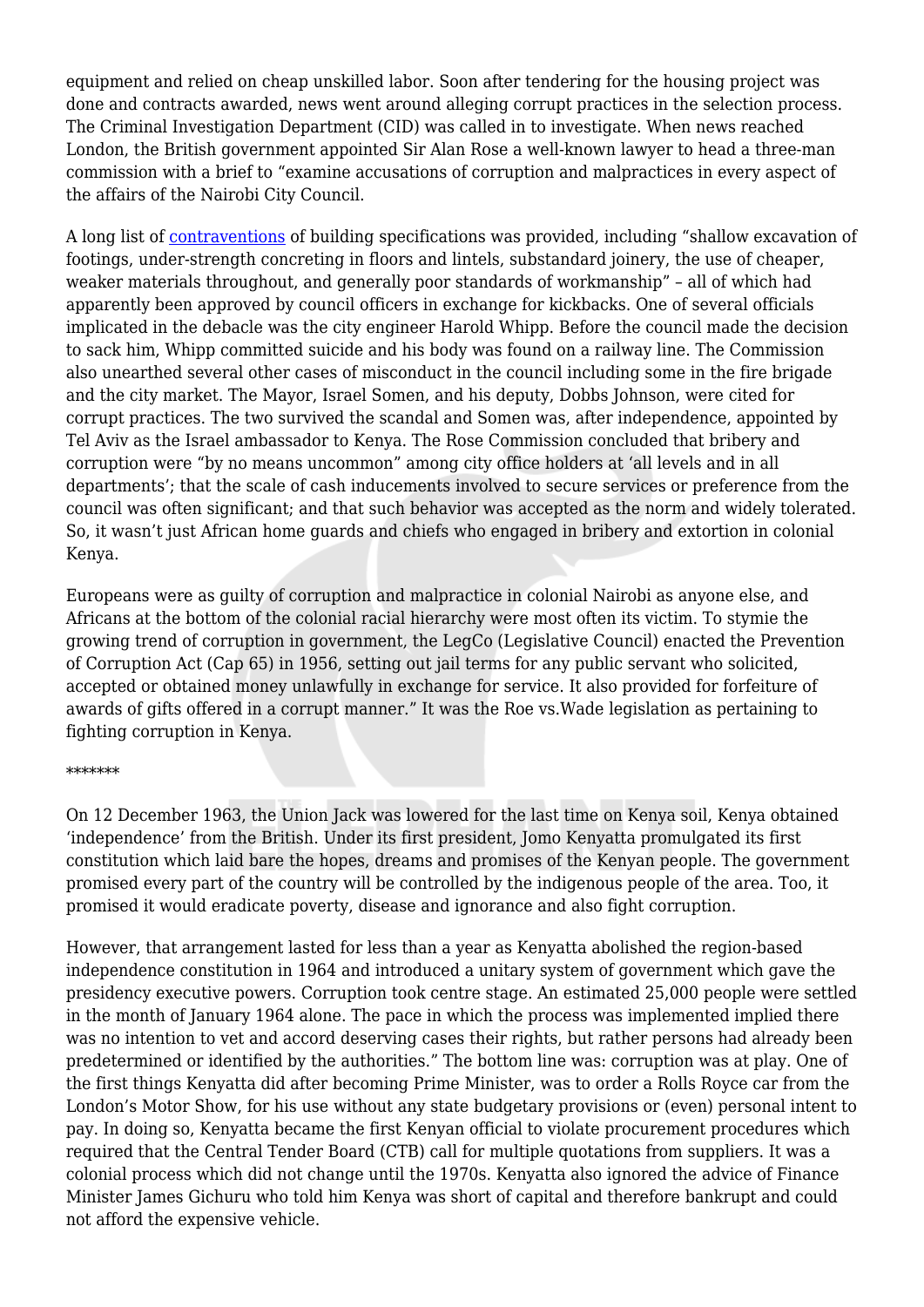#### \*\*\*\*\*\*\*\*\*

Having heard the complaints of senior officials in his administration about their inability to do private business because of government restrictions, Kenyatta 1 regime decided to do something. In 1971, Kenyatta appointed a body called the "Public Service Structure and Remuneration Commission" to recommend reforms in the public service on a system established by the colonial government. Known as the Ndegwa Commission, after its Chairman Duncan Ndegwa, the Commission recommended sweeping changes in moral and professional conduct of civil servants. It suggested increases in civil service salaries; the appointment of an ombudsman to oversee integrity in government; and slashing the number of parastatals. Furthermore, it permitted civil servants to engage in private businesses.

The Ndegwa report broke the colonial rule which was observed up to around 1970 that public workers should not engage in businesses. In the meantime, civil servants began immediately to engage in businesses. Soon, the civil service was submerged in corruption from top to bottom. Officers demanded bribes and sold tips and confidential government information to the highest bidders. Service delivery was impacted as many civil servants were often away tending to their private businesses. The Ndegwa allowed people to use their public offices to loot public resources with very little or no accountability.

#### \*\*\*\*\*\*\*

When Moi came to power many Kenyans hoped corruption would end. Because Kenya's second president was a staunch Christian; and as a man with a strong rural upbringing, he was less entangled in the twisted urban lifestyles of intrigues, corruption, and conspiracy. He demonstrated that commitment by lashing at corruption and those involved in it wherever he went in the country, even as his family and cronies were amassing wealth. At one time, he showed up in Parliament to personally lead a debate on a legislation intended to deal with the menace. In 1982, Moi formed a working committee to draft a national code of conduct to deal with various issues including inequitable distribution of resources, misappropriation of public funds, and corruption. In announcing its formation, he accused some of his officials of greed and selfishness and promised tough action. He said his government would no longer tolerate graft and those caught would be punished severely. The working committee, chaired by a prominent businessman, B. M. Gecaga, submitted its report in October 1983, but that was the last time anyone heard of it. The whole charade appeared to be a public relations stint to hoodwink Kenyans into believing he was serious about corruption. It was a show of empty bravado.

### \*\*\*\*\*\*

In 1993, the Government established the Police Anti-Corruption Squad in the police force to spearhead the fight against corruption in the Criminal Investigation Department. It was abandoned in 1995. The Prevention of Corruption Act (Cap 65) was amended in 1997 and would lead to the creation of the Kenya Anti-Corruption Authority (KACA), the first government anti-corruption organ established by law to fight corruption. The first Director of the Kenya Anti-Corruption Authority, John Harun Mwau, was appointed in December, 1997. KACA was disbanded in the year 2000 after it was declared unconstitutional by the High Court. This decision was on the basis, among others, that the powers of KACA to prosecute went against Section 26 of the then Constitution which had then preserved powers of prosecution on the Attorney General. After the disbandment of KACA, the Anti-Corruption Police Unit was formed as an administrative organ to continue the fight against corruption.

#### \*\*\*\*\*\*\*\*\*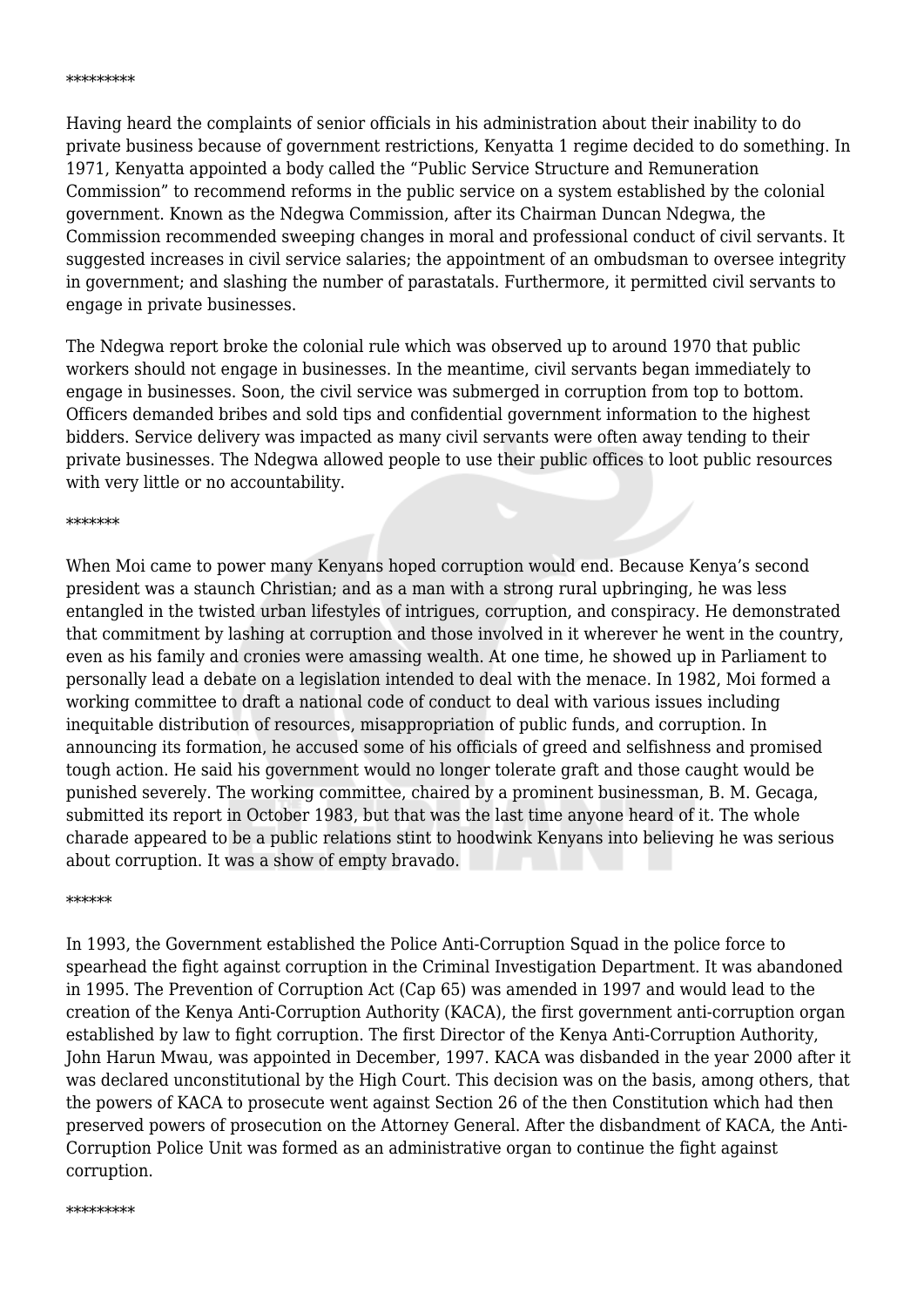In July 1998, Parliament appointed a Select Committee on anti-corruption under the Chairmanship of MP Musikari Kombo and gave it the mandate to study and investigate the causes, nature, extent and impact of corruption in Kenya; identify the key perpetrators and beneficiaries of corruption; recommend immediate and effective measures to be taken against such individuals involved in corruption, recover public property corruptly appropriated by them; and enact a Bill to provide stiff penalties for corruption related offences. The motion led to the enactment of the Anti Corruption and Economic Crimes Bill (2000) which established the Kenya Anti-Corruption Commission (KACC) with responsibilities to investigate corrupt cases and institute civil proceedings for recovery of corruptly obtained assets; and the formation of the Kenya anti-corruption advisory board to be responsible for appointing commissioners, and advise the commission on the performance of its functions. Nothing came out of those efforts until Moi handed over the government to Kibaki in December 2002.

## \*\*\*\*\*\*\*\*\*\*

Kibaki's victory in the 2002 general elections came as a big sigh of relief that four decades of KANU's misrule had come to an end. Kenyans dreamed of a new beginning away from corruption, misadministration, and human injustices. Kibaki vowed to deal firmly with corruption which Moi had failed to clamp down. Kibaki said that corruption would cease to be a way of life in Kenya. Soon after being sworn-in, Kibaki moved to create institutions to deal with the challenge. He established the Kenya Anti-Corruption Commission (KACC) and appointed John Githongo as PS in his office to deal with matters of ethics in the public sector. Within a few months, he got Parliament to enact the public officer ethics legislation to compel all public servants to declare their wealth. The legislation tightened protocols to discourage favoritism, nepotism and administrative malpractices in government. From all initial indications, Kenyans were convinced Kibaki was the man to steer the country away from rampant sleaze which had dominated the two previous administrations. KACC was born out of the Anti-Corruption and Economic Crimes Act (ACECA) and the Public Officers Ethics Act of 2003 which became fully operational on 2 May 2003. The Act also established the Kenya Anti- Corruption Advisory Board (KACAB), a body which recommends to Parliament persons to be appointed as director and assistant directors, and advises the commission on the exercise of its powers and performance of its functions. However, while the anti-corruption push, led from the front by President Mwai Kibaki, started with a bang it faltered within eight months. Through a series of circulars, directives, committees, commissions and endless meetings, the fight against corruption was bureaucratised, effectively reduced to an annual laundry list by the anti-corruption authority of what they mostly hadn't achieved, and the odd court appearance by suspects wearing broad smiles and expensive suits.

## \*\*\*\*\*\*\*

In August 2010, a new constitution was promulgated in Kenya, which made far-reaching changes on governance, leadership, integrity in the anti-corruption regime. Article 79 of the Constitution required Parliament to enact legislation to establish an independent body to ensure compliance with and enforcement of Chapter Six of the Constitution. Pursuant to this Article, Parliament enacted the Ethics and Anti Corruption Commission Act, No. 22 of 2011 which came into effect on 5th September 2011. The Act amended the Anti-Corruption and Economic Crimes Act (ACECA) by repealing the provisions establishing Kenya Anti Corruption Commission and its Advisory Board, while retaining all other provisions relating to corruption offences and economic crimes, their investigation and prosecution.

## \*\*\*\*\*\*\*\*

After billions of dollars have been spent in the war on graft, today, corruption is undergoing a moral and political paralysis. Largely due to the politicization of corruption by the Kenyan political class in